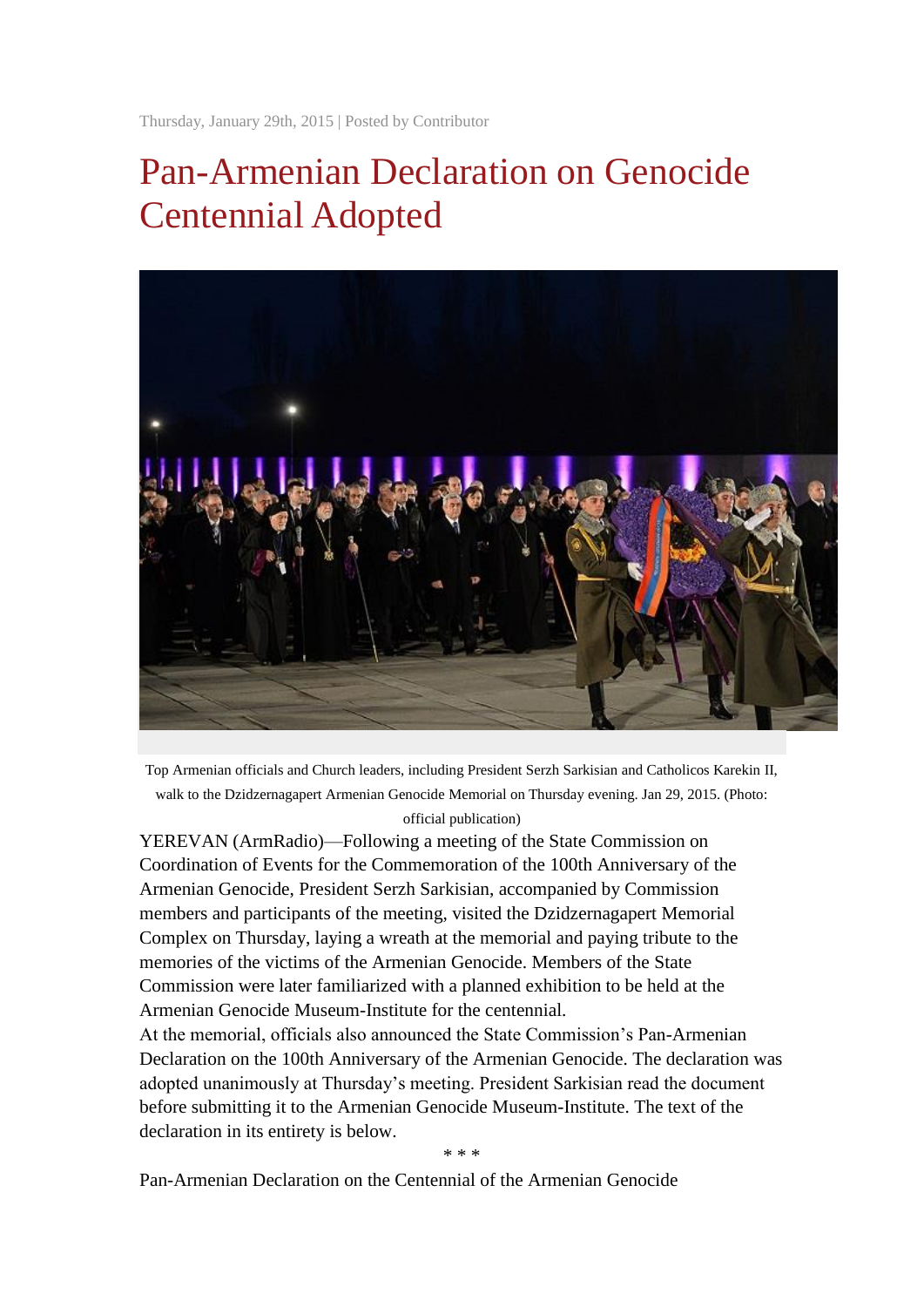The State Commission on the Coordination of Events Dedicated to the 100th Anniversary of the Armenian Genocide, in consultation with its regional committees in the Diaspora,

— expressing the united will of the Armenian people;

— based on the Declaration of Independence of Armenia of 23 August 1990 and the Constitution of the Republic of Armenia;

— recalling the United Nations Universal Declaration of Human Rights of 10 December 1948, whereby recognition of the inherent dignity and of the equal and inalienable rights of all members of the human family is the foundation of freedom, justice and peace in the world:

— guided by the respective principles and provisions of the United Nations General Assembly Resolution 96(1) of 11 December 1946, the United Nations Convention on the Prevention and Punishment of the Crime of Genocide of 9 December 1948, the United Nations Convention on the Non-Applicability of Statutory Limitations to War Crimes and Crimes Against Humanity of 26 November 1968, the International Covenant on Civil and Political Rights of 16 December 1966 as well as all the other international documents on human rights;

— taking into consideration that while adopting the Convention on the Prevention and Punishment of the Crime of Genocide, the United Nations specifically underlined the importance of international cooperation in the struggle against that criminal offence; — emphasizing the inadmissibility of impunity of the constituent elements of the crime of genocide and the non-applicability of statutory limitation thereto;

— condemning the genocidal acts against the Armenian people, planned and continuously perpetrated by the Ottoman Empire and various regimes of Turkey in 1894-1923, dispossession of the homeland, the massacres and ethnic cleansing aimed at the extermination of the Armenian population, the destruction of the Armenian heritage, as well as the denial of the Genocide, all attempts to avoid responsibility, to consign to oblivion the committed crimes and their consequences or to justify them, as a continuation of this crime and encouragement to commit new genocides; — also considering the 1919-1921 verdicts of the courts-martial of the Ottoman Empire on that grave crime perpetrated "against the law and humanity'' as a legal assessment of the fact;

— appreciating the joint declaration of the Allied Powers on May 24, 1915, for the first time in history defining the most heinous crime perpetrated against the Armenian people as a "crime against humanity and civilization" and emphasizing the necessity of holding Ottoman authorities responsible, as well as the role and significance of the Sevres Peace Treaty of 10 August 1920 and US President Woodrow Wilson's Arbitral Award of 22 November 1920 in overcoming the consequences of the Armenian Genocide:

1. Commemorates one-and-a-half million innocent victims of the Armenian Genocide and bows in gratitude before those martyred and surviving heroes who struggled for their lives and human dignity.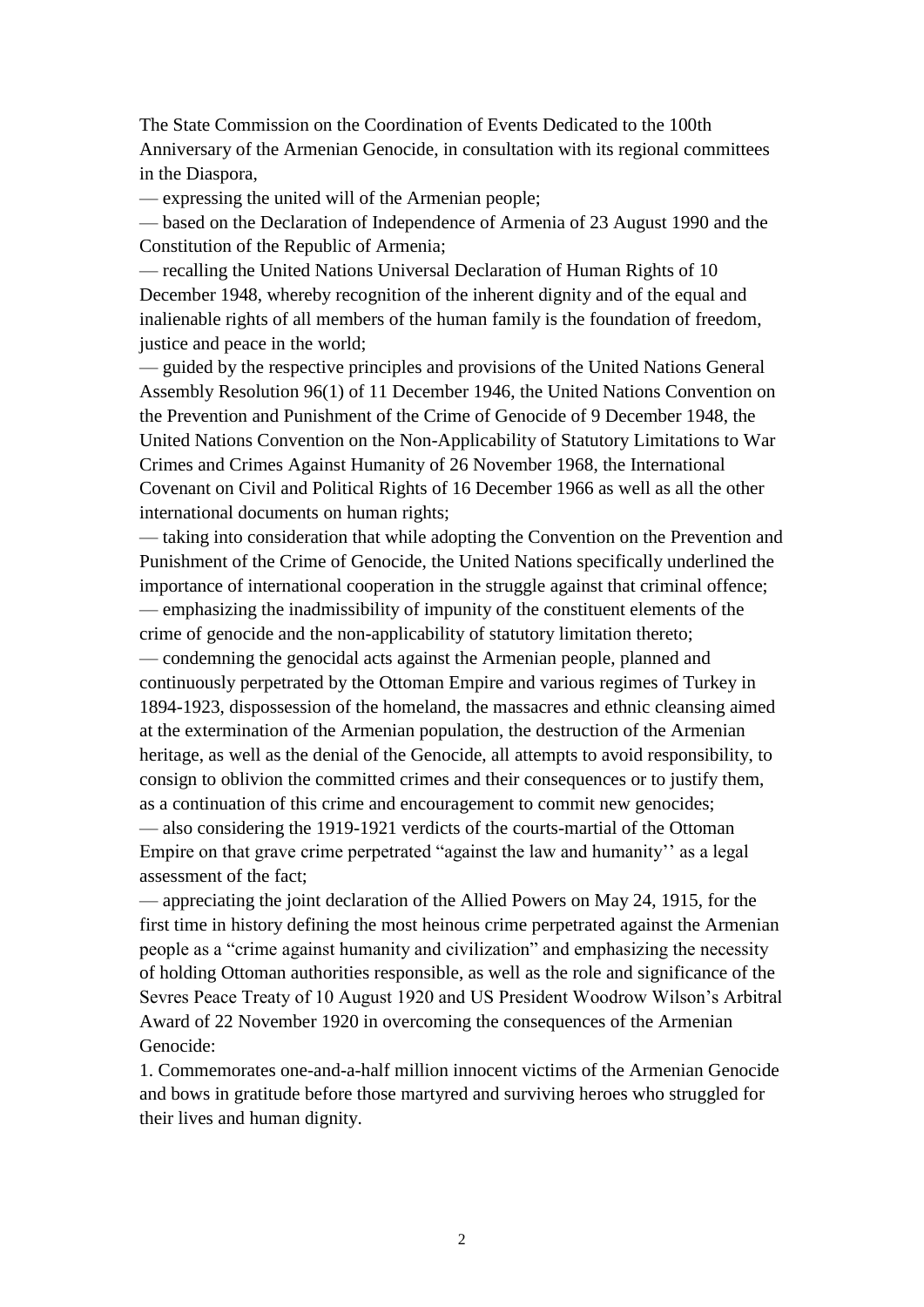2. Reiterates the commitment of Armenia and the Armenian people to continue the international struggle for the prevention of genocides, the restoration of the rights of people subjected to genocide and the establishment of historical justice.

3. Expresses gratitude to those states and international, religious and nongovernmental organizations that had political courage to recognize and condemn the Armenian Genocide as a heinous crime against humanity and even today continue to undertake legal measures to that end, also preventing the dangerous manifestations of denialism.

4. Expresses gratitude to those nations, institutions and individuals, who often endangering their lives, provided multifaceted humanitarian assistance and rescued many Armenians facing the threat of total annihilation, created safe and peaceful conditions for the survivors of the Armenian Genocide, thus promoting orphan care and the international Armenophile movement.

5. Appeals to UN member states, international organizations, all people of good will, regardless of their ethnic origin and religious affiliation, to unite their efforts aimed at restoring historical justice and paying tribute to the memory of the victims of the Armenian Genocide.

6. Expresses the united will of Armenia and the Armenian people to achieve worldwide recognition of the Armenian Genocide and the elimination of the consequences of the Genocide, preparing to this end a file of legal claims as a point of departure in the process of restoring individual, communal and pan-Armenian rights and legitimate interests.

7. Condemns the illegal blockade of the Republic of Armenia imposed by the Republic of Turkey, its anti-Armenian stance in international fora and the imposition of preconditions in the normalization of interstate relations, considering this a consequence of the continued impunity of the Armenian Genocide, Meds Yeghern. 8. Calls upon the Republic of Turkey to recognize and condemn the Armenian Genocide committed by the Ottoman Empire, and to face its own history and memory through commemorating the victims of that heinous crime against humanity and renouncing the policy of falsification, denialsm and banalizations of this indisputable fact.

Supports those segments of Turkish civil society whose representatives nowadays dare to speak out against the official position of the authorities.

9. Expresses the hope that recognition and condemnation of the Armenian Genocide by Turkey will serve as a starting point for the historical reconciliation of the Armenian and Turkish peoples.

10. Proudly notes that during the last century the Armenian people, having survived the Genocide,

– Demonstrated an unbending will and national self-consciousness and restored its sovereign statehood, lost centuries ago,

– Preserved and developed national values, achieved the renaissance of their national culture, science and education, bringing its unique contribution to the development of world heritage,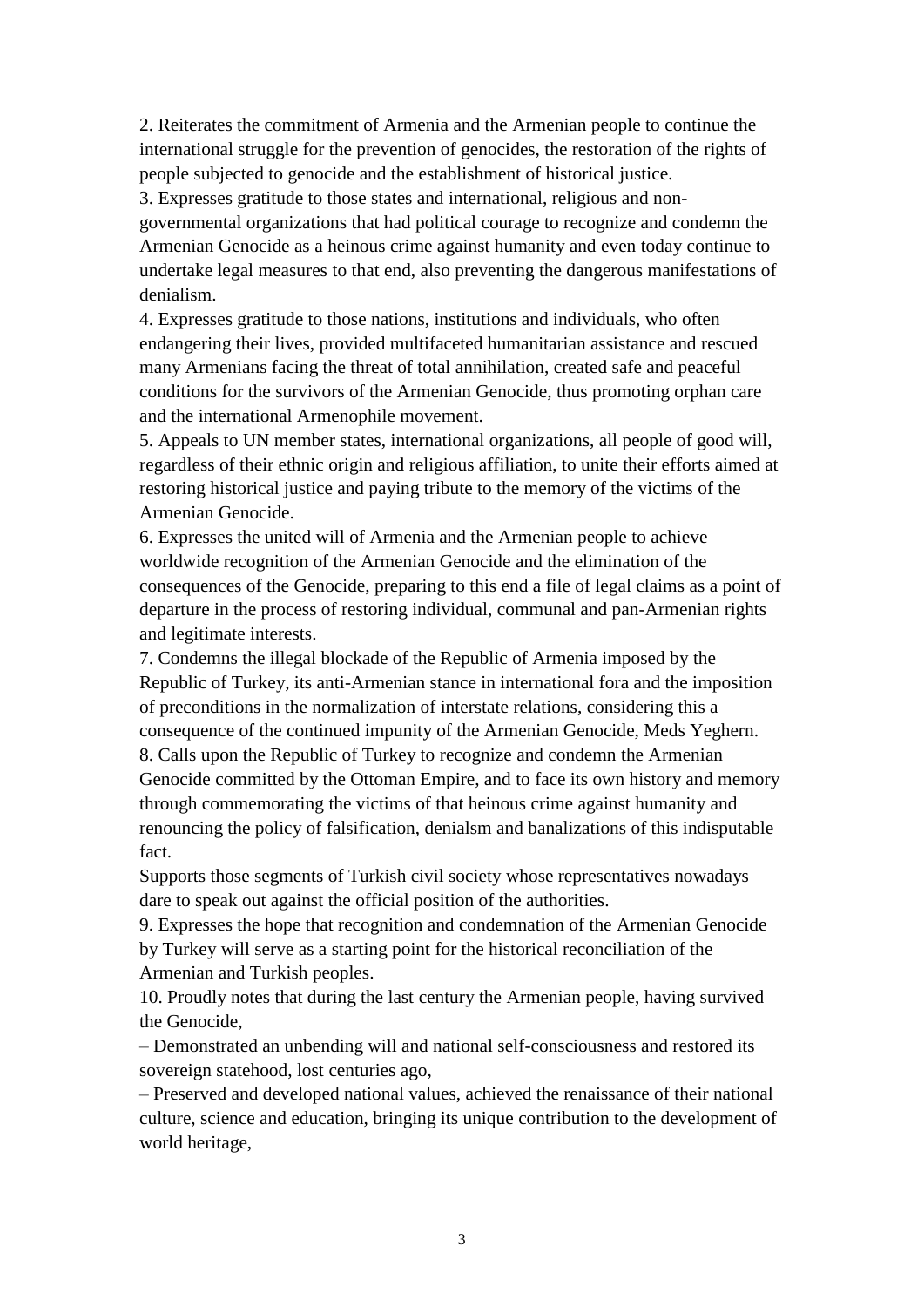– established a powerful and effective network of religious and secular institutions in the Armenian Diaspora, thus contributing to the preservation of their Armenian identity in Armenian communities worldwide, the shaping of a respected and esteemed image of the Armenian, and the protection of the legitimate rights of the Armenian people,

– united and restored the national gene pool that was facing extermination as a result of the Genocide, through a pan-Armenian cooperation and extensive repatriation program,

– made its valuable contribution to international peace and security during the First and the Second World Wars and won glorious victories in the heroic battle of Sardarapat and the Artsakh war.

11. Considers the 100th anniversary of the Armenian Genocide an important milestone in the ongoing struggle for historical justice under the motto "I remember and demand."

12. Calls upon the coming generations of Armenians to protect their sacred native heritage with patriotism, consciousness and intellect and resolutely struggle and serve for:

– a stronger Homeland, a free and democratic Republic of Armenia,

– the progress and strengthening of independent Artsakh,

– the efficient unity of Armenians worldwide,

– the realization of the centuries-old sacrosanct goals of all Armenians.

[http://asbarez.com/131272/pan-armenian-declaration-on-genocide-centennial](http://asbarez.com/131272/pan-armenian-declaration-on-genocide-centennial-adopted/)[adopted/](http://asbarez.com/131272/pan-armenian-declaration-on-genocide-centennial-adopted/)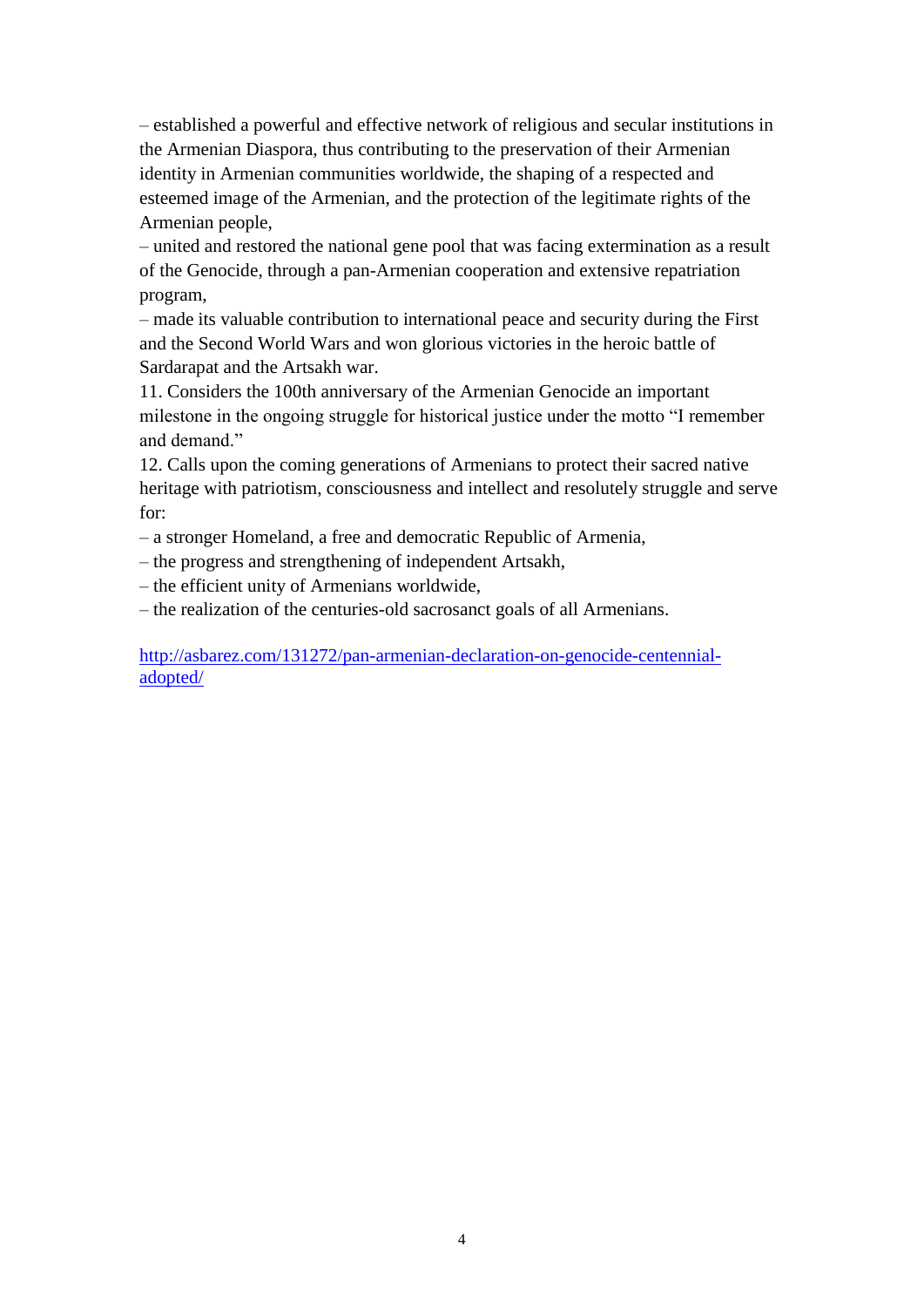Հայոց ցեղասպանության 100-րդ տարելիցին նվիրված միջոցառումները համակարգող պետական հանձնաժողովի նիստի ավարտից հետո Նախագահ Սերժ Սարգսյանը հանձնաժողովի անդամների և ընդլայնված նիստի մասնակիցների հետ այսօր այցելել է Ծիծեռնակաբերդի հուշահամալիր՝ ծաղկեպսակ դրել Հայոց մեծ եղեռնի զոհերի հուշարձանին և հարգանքի տուրք մատուցել անմեղ զոհերի հիշատակին: Պետական հանձնաժողովի անդամներն այնուհետև ծանոթացել են Հայոց ցեղասպանության թանգարանինստիտուտի նոր ցուցադրության նախապատրաստման աշխատանքների ընթացքին:

Ծիծեռնակաբերդի հուշահամալիրում տեղի է ունեցել նաև Հայոց ցեղասպանության 100-րդ տարելիցի համահայկական հռչակագրի հրապարակման արարողությունը: Հռչակագիրն այսօր միաձայն ընդունվել է Հայոց ցեղասպանության 100-րդ տարելիցին նվիրված միջոցառումները համակարգող պետական հանձնաժողովի նիստում: Փաստաթուղթն ընթերցել է Նախագահ Սերժ Սարգսյանը և ի կատարումն Հայոց ցեղասպանության 100-րդ տարելիցի միջոցառումները համակարգող պետական հանձնաժողովի որոշման, հռչակագրի մայր օրինակը ի պահ է հանձնել Հայոց ցեղասպանության թանգարան-ինստիտուտին: Հանրապետության Նախագահը նշել է, որ հռչակագրի մեկ օրինակը կուղարկվի Միացյալ ազգերի կազմակերպության Գլխավոր քարտուղարին, մեկ օրինակը կհանձնվի Հայաստանի Հանրապետության ազգային արխիվ:

#### \*\*\*

## ՀԱՅՈՑ ՑԵՂԱՍՊԱՆՈՒԹՅԱՆ 100-ՐԴ ՏԱՐԵԼԻՑԻ ՀԱՄԱՀԱՅԿԱԿԱՆ ՀՌՉԱԿԱԳԻՐ

Հայոց ցեղասպանության 100-րդ տարելիցին նվիրված միջոցառումները համակարգող պետական հանձնաժողովը, համախորհուրդ սփյուռքում գործող տարածաշրջանային հանձնախմբերի հետ՝

- արտահայտելով հայ ժողովրդի միասնական կամքը,

- հենվելով 1990 թվականի օգոստոսի 23-ի՝ Հայաստանի անկախության մասին հռչակագրի և Հայաստանի Հանրապետության Սահմանադրության վրա,

- վկայակոչելով ՄԱԿ-ի 1948 թվականի դեկտեմբերի 10-ի՝ Մարդու իրավունքների համընդհանուր հռչակագիրը, որի համաձայն «մարդկության ընտանիքի բոլոր անդամներին հատուկ արժանապատվության եւ հավասար ու անօտարելի իրավունքների ճանաչումն աշխարհի ազատության, արդարության եւ խաղաղության հիմքն է»,

- ղեկավարվելով ՄԱԿ-ի Գլխավոր վեհաժողովի 1946 թվականի դեկտեմբերի 11-ի 96(1) բանաձևի, 1948 թվականի դեկտեմբերի 9-ի «Ցեղասպանության հանցագործությունը կանխարգելելու և պատժելու մասին» ՄԱԿ-ի կոնվենցիայի, 1968 թվականի նոյեմբերի 26-ի «Պատերազմական հանցագործությունների և մարդկության դեմ ուղղված հանցագործությունների նկատմամբ վաղեմության ժամկետ չկիրառելու մասին»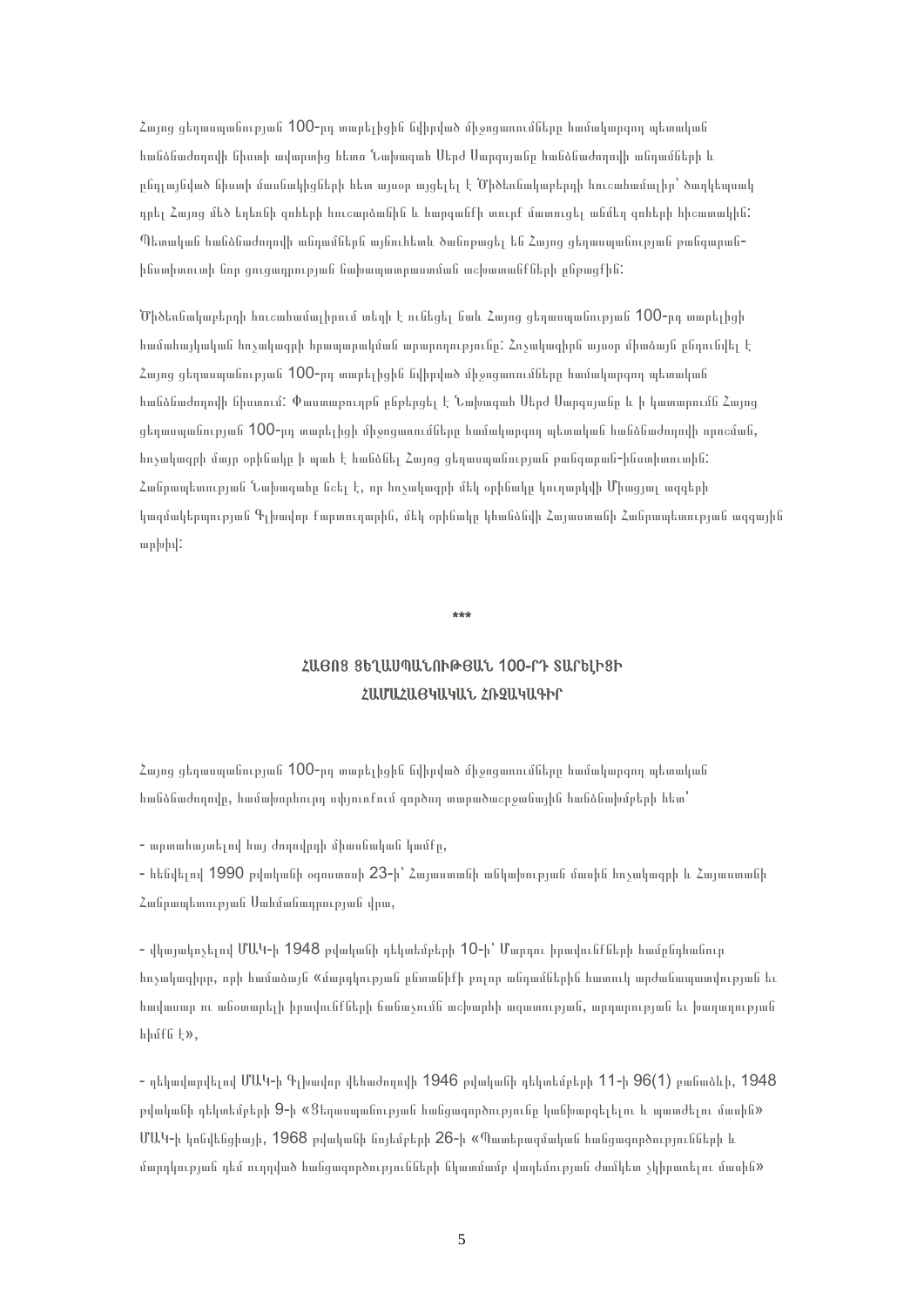ՄԱԿ-ի կոնվենցիայի, ինչպես նաև 1966 թվականի դեկտեմբերի 16-ի «Քաղաքացիական և քաղաքական իրավունքների մասին» միջազգային դաշնագրի և մարդու իրավունքների վերաբերյալ բոլոր այլ միջազգային ակտերի համապատասխան սկզբունքներով և դրույթներով,

- հաշվի առնելով, որ «Ցեղասպանության հանցագործությունը կանխարգելելու և պատժելու մասին» կոնվենցիան ընդունելիս ՄԱԿ-ը հատուկ կարևորել է այդ հանցատեսակի դեմ պայքարում միջազգային համագործակցությունը,

- շեշտելով ցեղասպանության հանցակազմում պարունակվող արարքների համար անպատիժ մնալու անթույլատրելիությունն ու այդ հանցագործության վաղեմության ժամկետ չունենալու հանգամանքը,

- դատապարտելով 1894-1923 թվականներին Օսմանյան կայսրության և Թուրքիայի տարբեր վարչակարգերի կողմից ծրագրված ու հայ ժողովրդի դեմ շարունակաբար իրականացված ցեղասպանական քայլերը, հայրենազրկումը, հայության ոչնչացմանն ուղղված զանգվածային կոտորածները, էթնիկ զտումները, հայկական ժառանգության ոչնչացումը, ինչպես նաև ցեղասպանության ժխտումը, պատասխանատվությունից խուսափելու, կատարված հանցագործություններն ու դրանց հետևանքները լռության մատնելու կամ արդարացնելու բոլոր փորձերը՝ որպես հանցագործության շարունակություն և նոր ցեղասպանություններ իրականացնելու քաջալերանք,

- համարելով նաև 1919-1921 թվականներին Օսմանյան ռազմական արտակարգ ատյանների կողմից «Իրավական և մարդկային օրենքների դեմ» այդ ծանր ոճրի ուղղությամբ կայացված դատավճիռները եղելության իրավական գնահատական,

- արժևորելով 1915 թվականին միջազգային հանրության կողմից Անտանտի պետությունների մայիսի 24-ի համատեղ հռչակագրով հայ ժողովրդի դեմ իրականացված ծանրագույն հանցագործությունը պատմության մեջ առաջին անգամ որպես «մարդկության և քաղաքակրթության դեմ իրականացված հանցագործություն» որակումը և օսմանյան իշխանություններին պատասխանատվության կանչելու հանգամանքի շեշտադրումը, ինչպես նաև 1920 թվականի օգոստոսի 10-ի Սևրի հաշտության պայմանագրի և 1920 թվականի նոյեմբերի 22-ի` ԱՄՆ-ի Նախագահ Վուդրո Վիլսոնի Իրավարար վճռի դերը և նշանակությունը Հայոց ցեղասպանության հետևանքների հաղթահարման հարցում.

1. Ոգեկոչում է Հայոց ցեղասպանության մեկուկես միլիոն անմեղ զոհերի հիշատակը և երախտագիտությամբ խոնարհվում կյանքի ու մարդկային արժանապատվության համար պայքար մղած նահատակ և վերապրած հերոսների առջև:

2. Վերահաստատում է Հայաստանի և հայ ժողովրդի հանձնառությունը՝ շարունակելու միջազգային պայքարը ցեղասպանությունների կանխարգելման, ցեղասպանության ենթարկված ժողովուրդների իրավունքների վերականգնման և պատմական արդարության հաստատման համար: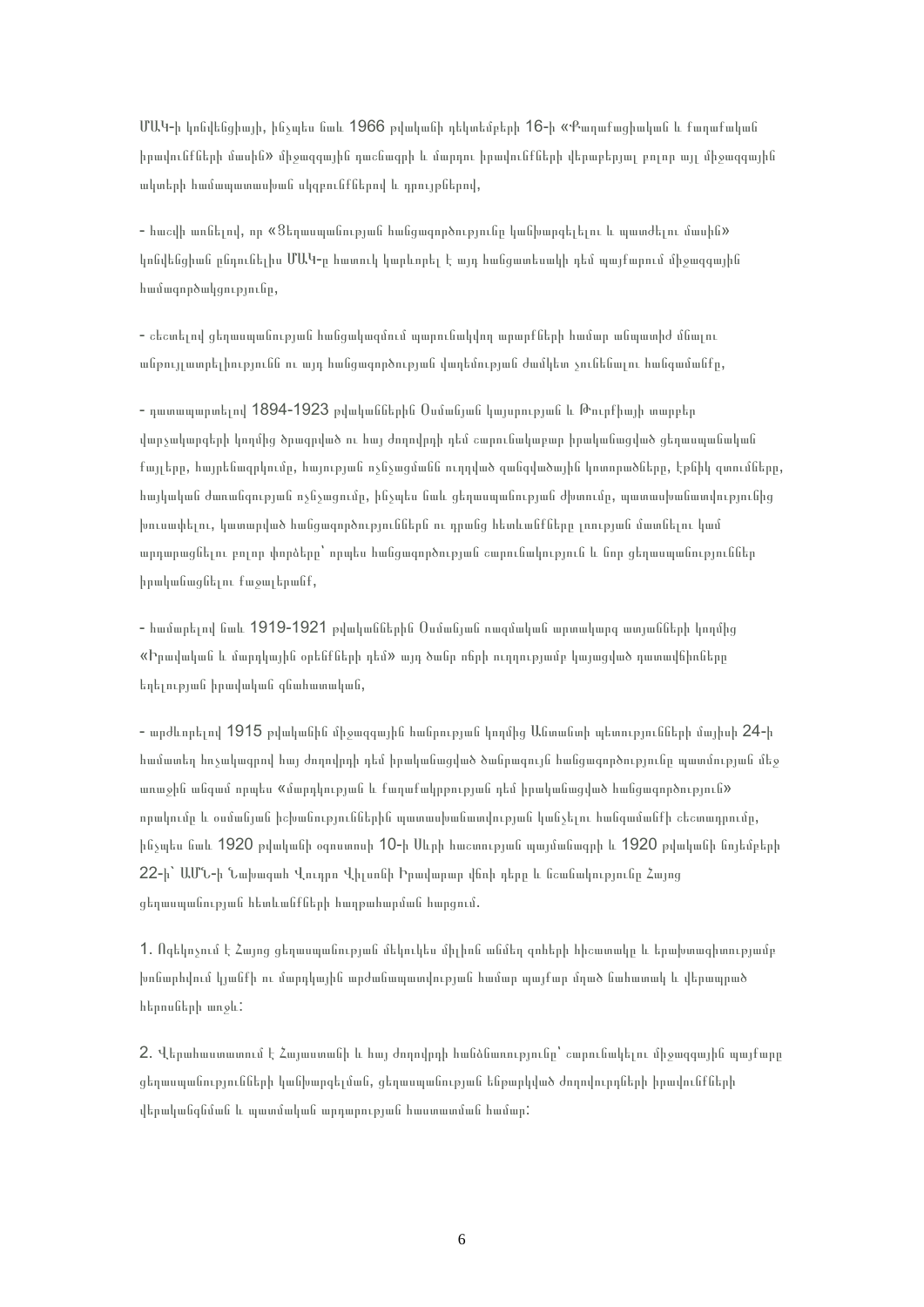3. Շնորհակալություն է հայտնում այն պետություններին, միջազգային, կրոնական և հասարակական կազմակերպություններին, որոնք քաղաքական խիզախություն ունեցան ճանաչելու և դատապարտելու Հայոց ցեղասպանությունը՝ որպես մարդկության դեմ ուղղված սոսկալի ոճրագործություն, և այսօր էլ շարունակում են այդ ուղղությամբ իրավական քայլեր ձեռնարկել, նաև կանխել ժխտողականության վտանգավոր դրսևորումները:

4. Երախտագիտություն է հայտնում այն ազգերին, կառույցներին և անհատներին, ովքեր հաճախ իրենց վտանգելով` մարդասիրական տարաբնույթ օգնություն ցուցաբերեցին, փրկեցին լիակատար ոչնչացման վտանգի առջև կանգնած բազմաթիվ հայերի, ապահով և խաղաղ պայմաններ ստեղծեցին ցեղասպանությունից վերապրած հայության համար` մեծ թափ հաղորդելով որբախնամ գործունեությանը և միջազգային հայասիրական շարժմանը:

5. Դիմում է ՄԱԿ-ի անդամ պետություններին, միջազգային կազմակերպություններին, բարի կամքի տեր բոլոր մարդկանց՝ անկախ ազգային և կրոնական պատկանելությունից, միավորել իրենց ջանքերը պատմական արդարությունը վերականգնելու և Հայոց ցեղասպանության զոհերի հիշատակը հարգելու համար:

6. Արտահայտում է Հայաստանի և հայ ժողովրդի միասնական կամքը` Հայոց ցեղասպանության փաստի համաշխարհային ճանաչման հասնելու և ցեղասպանության հետևանքների հաղթահարման հարցում, ինչի համար մշակում է իրավական պահանջների թղթածրար՝ դիտելով այն անհատական, համայնքային և համազգային իրավունքների և օրինական շահերի վերականգնման գործընթացի մեկնարկ:

7. Դատապարտում է Թուրքիայի Հանրապետության կողմից Հայաստանի Հանրապետության ապօրինի շրջափակումը, միջազգային հարթակներում ցուցաբերվող հակահայկական կեցվածքը և միջպետական հարաբերությունների կարգավորման համար նախապայմանների առաջադրումը՝ դրանք գնահատելով որպես Հայոց ցեղասպանության, Մեծ Եղեռնի մինչ օրս անպատիժ մնալու հետևանք:

8. Կոչ է անում Թուրքիայի Հանրապետությանը՝ ճանաչել և դատապարտել Օսմանյան կայսրության կողմից իրականացված Հայոց ցեղասպանությունը և մարդկության դեմ իրագործված այդ սոսկալի ոճրի զոհերի հիշատակը ոգեկոչելու միջոցով առերեսվել սեփական պատմության ու հիշողության հետ՝ հրաժարվելով կեղծարարության, անհերքելի իրողության ժխտման և հարաբերականացման քաղաքականությունից:

Զորակցում է Թուրքիայի քաղաքացիական հասարակության այն հատվածին, որի ներկայացուցիչներն այսօր արդեն համարձակություն են դրսևորում այդ հարցում` ի հակադրություն իշխանությունների պաշտոնական դիրքորոշման:

9. Հույս է հայտնում, որ Թուրքիայի կողմից Հայոց ցեղասպանության ճանաչումը և դատապարտումը կարևոր մեկնակետ կդառնան հայ և թուրք ժողովուրդների պատմական հաշտեցման գործընթացի համար:

10. Հպարտությամբ է արձանագրում, որ ցեղասպանությունից վերապրած հայ ժողովուրդը վերջին հարյուրամյակի ընթացքում՝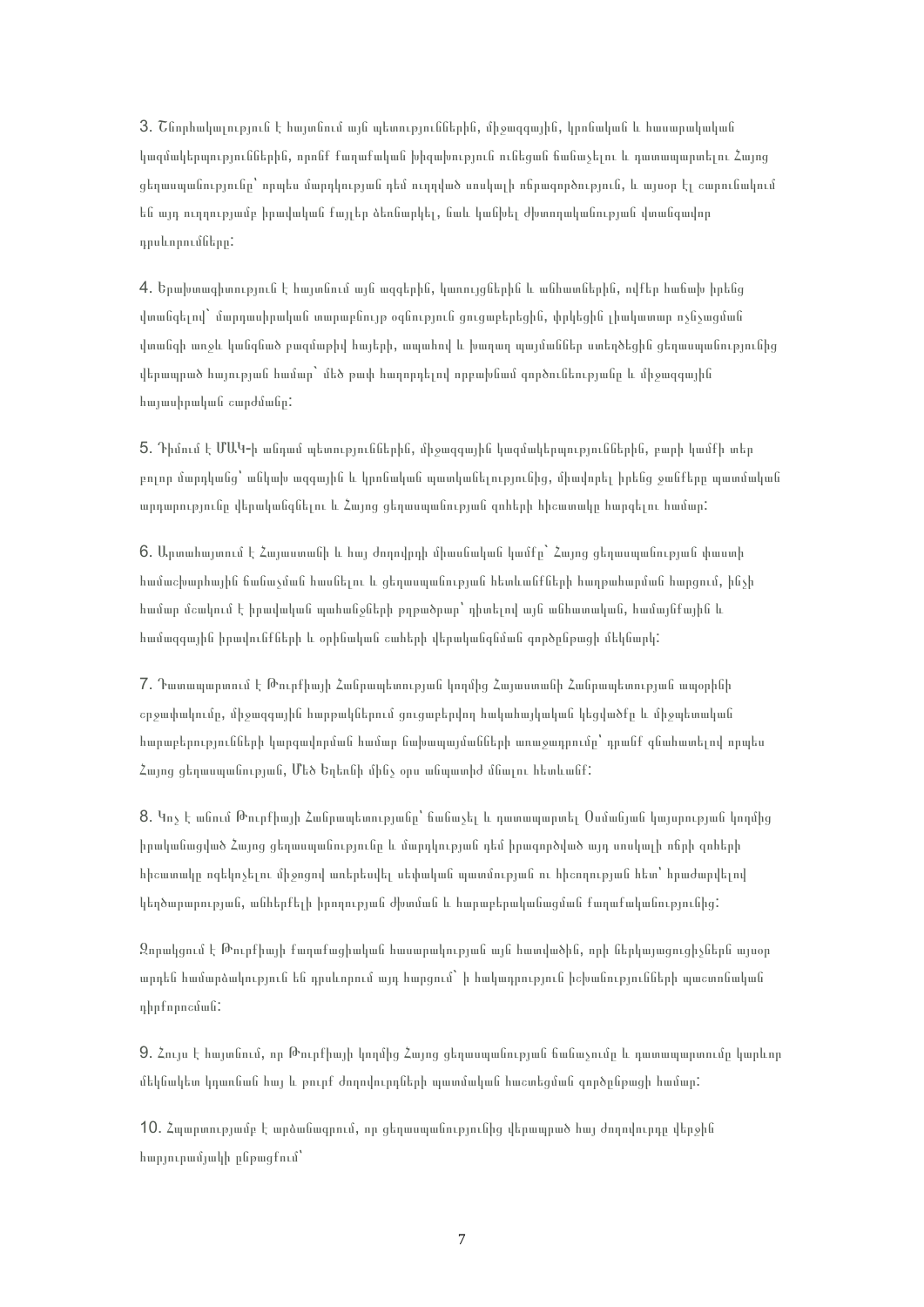- դրսևորեց անկոտրում կամք ու ազգային ինքնագիտակցություն, վերականգնեց դարեր առաջ կորցրած ինքնիշխան պետականությունը,

- պահպանեց և զարգացրեց ազգային արժեքները, հասավ ազգային մշակույթի, գիտության և կրթության վերածննդի` ուրույն ներդրում ունենալով համաշխարհային ժառանգության զարգացման գործում,

- ստեղծեց Հայկական Սփյուռքի հոգևոր և աշխարհիկ կառույցների հզոր և արդյունավետ ցանց, ինչը նպաստեց աշխարհասփյուռ հայ համայնքներում հայապահպանության, հայի` հարգանք և համակրանք վայելող կերպարի կերտմանը, հայ ժողովրդի արդար իրավունքների պաշտպանությանը,

- համազգային գործակցության և հայրենադարձության ընդարձակ ծրագրով համախմբեց և վերստեղծեց ցեղասպանության հետևանքով վերացման վտանգի առջև հայտնված ազգային գենոֆոնդը,

- Առաջին և Երկրորդ աշխարհամարտերում բերեց իր արժանի ներդրումը միջազգային անվտանգության և խաղաղության հաստատման գործում, փառավոր հաղթանակներ տարավ Սարդարապատի և Արցախյան հերոսամարտերում:

11. Դիտարկում է Հայոց ցեղասպանության 100-րդ տարելիցը որպես կարևոր հանգրվան պատմական արդարության համար մղվող պայքարը «Հիշում եմ և պահանջում» կարգախոսով շարունակելու գործընթացում:

12. Կոչ է անում հայորդիների գալիք սերունդներին` հայրենասեր, գիտակից և ուսյալ կեցվածքով պաշտպան կանգնել հայրենի սրբազան ժառանգությանը, աննահանջ պայքարով ծառայել հանուն`

- առավել հզոր Հայրենիքի` ազատ և ժողովրդավար Հայաստանի Հանրապետության,
- անկախ Արցախի առաջընթացի ու զորացման,
- աշխարհասփյուռ հայության գործուն համախմբման,
- համայն հայության դարավոր նվիրական նպատակների իրականացման:

29 հունվարի 2015թ., ք.Երևան

[http://www.president.am/hy/press-release/item/2015/01/29/President-Serzh-Sargsyan](http://www.president.am/hy/press-release/item/2015/01/29/President-Serzh-Sargsyan-visit-Tsitsernakaberd-Genocide/)[visit-Tsitsernakaberd-Genocide/](http://www.president.am/hy/press-release/item/2015/01/29/President-Serzh-Sargsyan-visit-Tsitsernakaberd-Genocide/)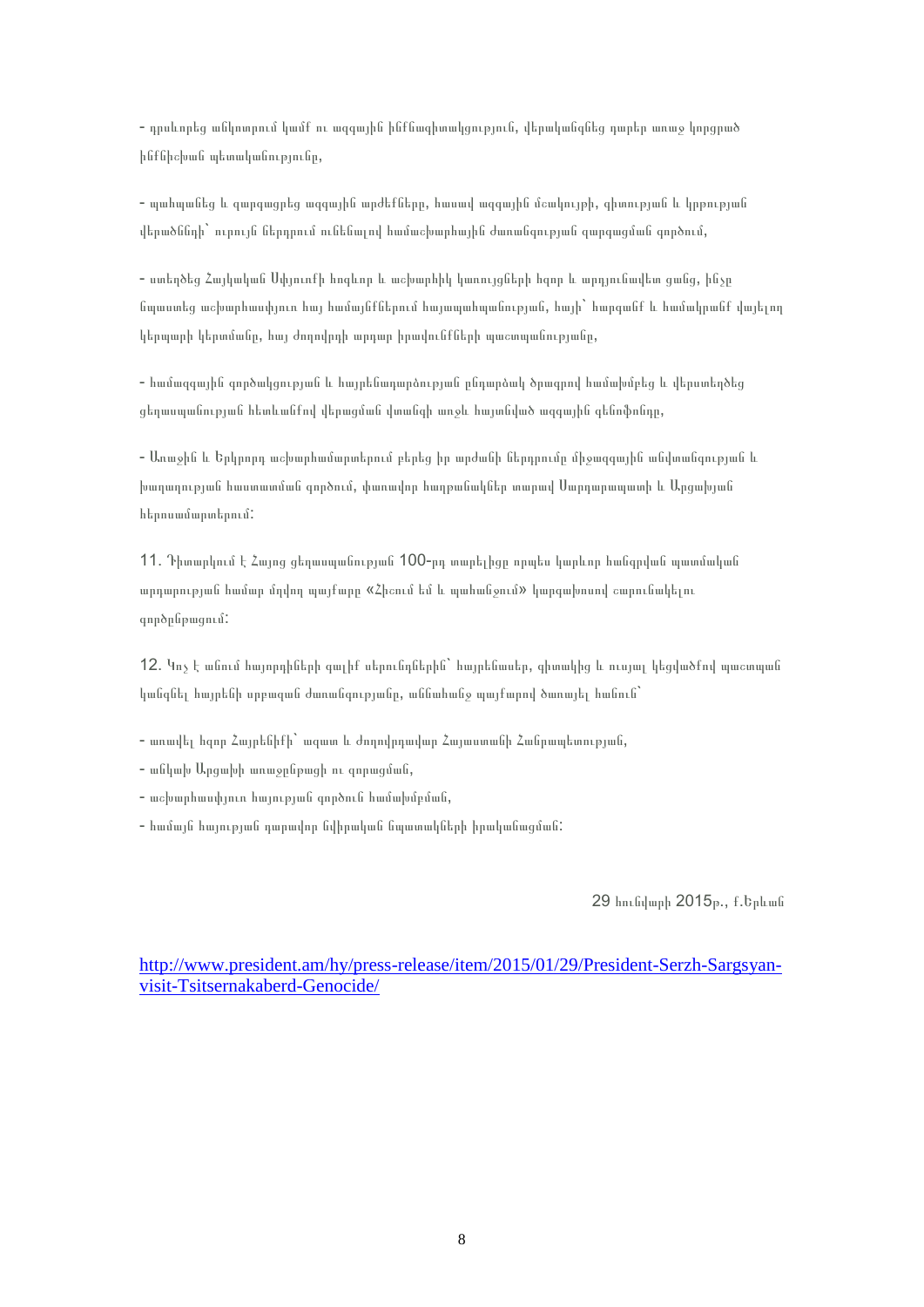Following the session of the State Commission on Coordination of the events for the commemoration of the 100th anniversary of the Armenian Genocide, President Serzh Sargsyan, in company with the commission members and the participants of the enlarged session, today visited the Tsitsernakaberd Memorial Complex, laid a wreath at the Memorial to the Victims of the Mets Eghern and paid tribute to the memories of the innocent victims. Later on, the members of the state commission familiarized with the preparatory works of the new exhibition to be held at the Armenian Genocide Museum-Institute.

At the Tsitsernakaberd Memorial Complex there also took place the promulgation ceremony of the Pan-Armenian Declaration on the 100th Anniversary of the Armenian Genocide. The declaration was adopted unanimously at today's session of the State Commission on Coordination of the events for the commemoration of the 100th anniversary of the Armenian Genocide. President Serzh Sargsyan read the document and pursuant to the resolution of the the State Commission on Coordination of the events for the commemoration of the 100th anniversary of the Armenian Genocide, deposited the original copy of the declaration with the Armenian-Genocide Museum-Institute. The Armenian President noted that one of copy of the declaration will be sent to the Secretary-General of the United Nations and one will be deposited in the National Archives of the Republic of Armenia.

**\*\*\***

### **Pan-Armenian Declaration on the Centennial of the Armenian Genocide**

The State Commission on the Coordination of Events Dedicated to the 100th Anniversary of the Armenian Genocide, in consultation with its regional committees in the Diaspora,

-expressing the united will of the Armenian people,

-based on the Declaration of Independence of Armenia of 23 August 1990 and the Constitution of the Republic of Armenia,

-recalling the United Nations Universal Declaration of Human Rights of 10 December 1948, whereby recognition of the inherent dignity and of the equal and inalienable rights of all members of the human family is the foundation of freedom, justice and peace in the world,

-guided by the respective principles and provisions of the United Nations General Assembly Resolution 96(1) of 11 December 1946, the United Nations Convention on the Prevention and Punishment of the Crime of Genocide of 9 December 1948, the United Nations Convention on the Non-Applicability of Statutory Limitations to War Crimes and Crimes Against Humanity of 26 November 1968, the International Covenant on Civil and Political Rights of 16 December 1966 as well as all the other international documents on human rights,

-taking into consideration that while adopting the Convention on the Prevention and Punishment of the Crime of Genocide, the United Nations specifically underlined the importance of international cooperation in the struggle against that criminal offence,

-emphasizing the inadmissibility of impunity of the constituent elements of the crime of genocide and the non-applicability of statutory limitation thereto,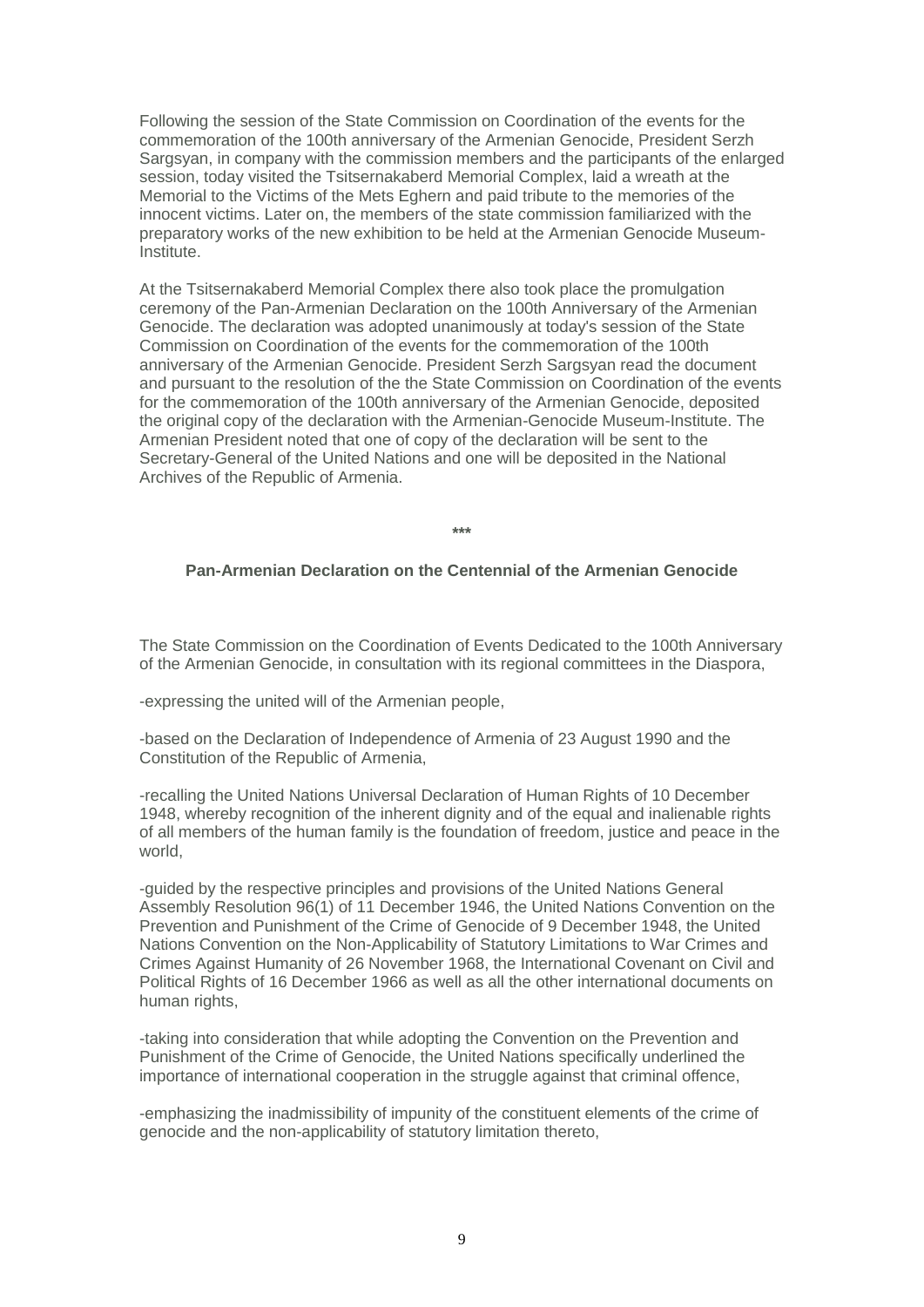-condemning the genocidal acts against the Armenian people, planned and continuously perpetrated by the Ottoman Empire and various regimes of Turkey in 1894-1923, dispossession of the homeland, the massacres and ethnic cleansing aimed at the extermination of the Armenian population, the destruction of the Armenian heritage, as well as the denial of the Genocide, all attempts to avoid responsibility, to consign to oblivion the committed crimes and their consequences or to justify them, as a continuation of this crime and encouragement to commit new genocides,

- also considering the 1919-1921 verdicts of the courts-martial of the Ottoman Empire on that grave crime perpetrated "against the law and humanity'' as a legal assessment of the fact,

- appreciating the joint declaration of the Allied Powers on May 24, 1915, for the first time in history defining the most heinous crime perpetrated against the Armenian people as a "crime against humanity and civilization" and emphasizing the necessity of holding Ottoman authorities responsible, as well as the role and significance of the Sevres Peace Treaty of 10 August 1920 and US President Woodrow Wilson's Arbitral Award of 22 November 1920 in overcoming the consequences of the Armenian Genocide:

1. Commemorates one-and-a-half million innocent victims of the Armenian Genocide and bows in gratitude before those martyred and surviving heroes who struggled for their lives and human dignity.

2. Reiterates the commitment of Armenia and the Armenian people to continue the international struggle for the prevention of genocides, the restoration of the rights of people subjected to genocide and the establishment of historical justice.

3. Expresses gratitude to those states and international, religious and non-governmental organizations that had political courage to recognize and condemn the Armenian Genocide as a heinous crime against humanity and even today continue to undertake legal measures to that end, also preventing the dangerous manifestations of denialism.

4. Expresses gratitude to those nations, institutions and individuals, who often endangering their lives, provided multifaceted humanitarian assistance and rescued many Armenians facing the threat of total annihilation, created safe and peaceful conditions for the survivors of the Armenian Genocide, thus promoting orphan care and the international Armenophile movement.

5. Appeals to UN member states, international organizations, all people of good will, regardless of their ethnic origin and religious affiliation, to unite their efforts aimed at restoring historical justice and paying tribute to the memory of the victims of the Armenian Genocide.

6. Expresses the united will of Armenia and the Armenian people to achieve worldwide recognition of the Armenian Genocide and the elimination of the consequences of the Genocide, preparing to this end a file of legal claims as a point of departure in the process of restoring individual, communal and pan-Armenian rights and legitimate interests.

7. Condemns the illegal blockade of the Republic of Armenia imposed by the Republic of Turkey, its anti-Armenian stance in international fora and the imposition of preconditions in the normalization of interstate relations, considering this a consequence of the continued impunity of the Armenian Genocide, Meds Yeghern.

8. Calls upon the Republic of Turkey to recognize and condemn the Armenian Genocide committed by the Ottoman Empire, and to face its own history and memory through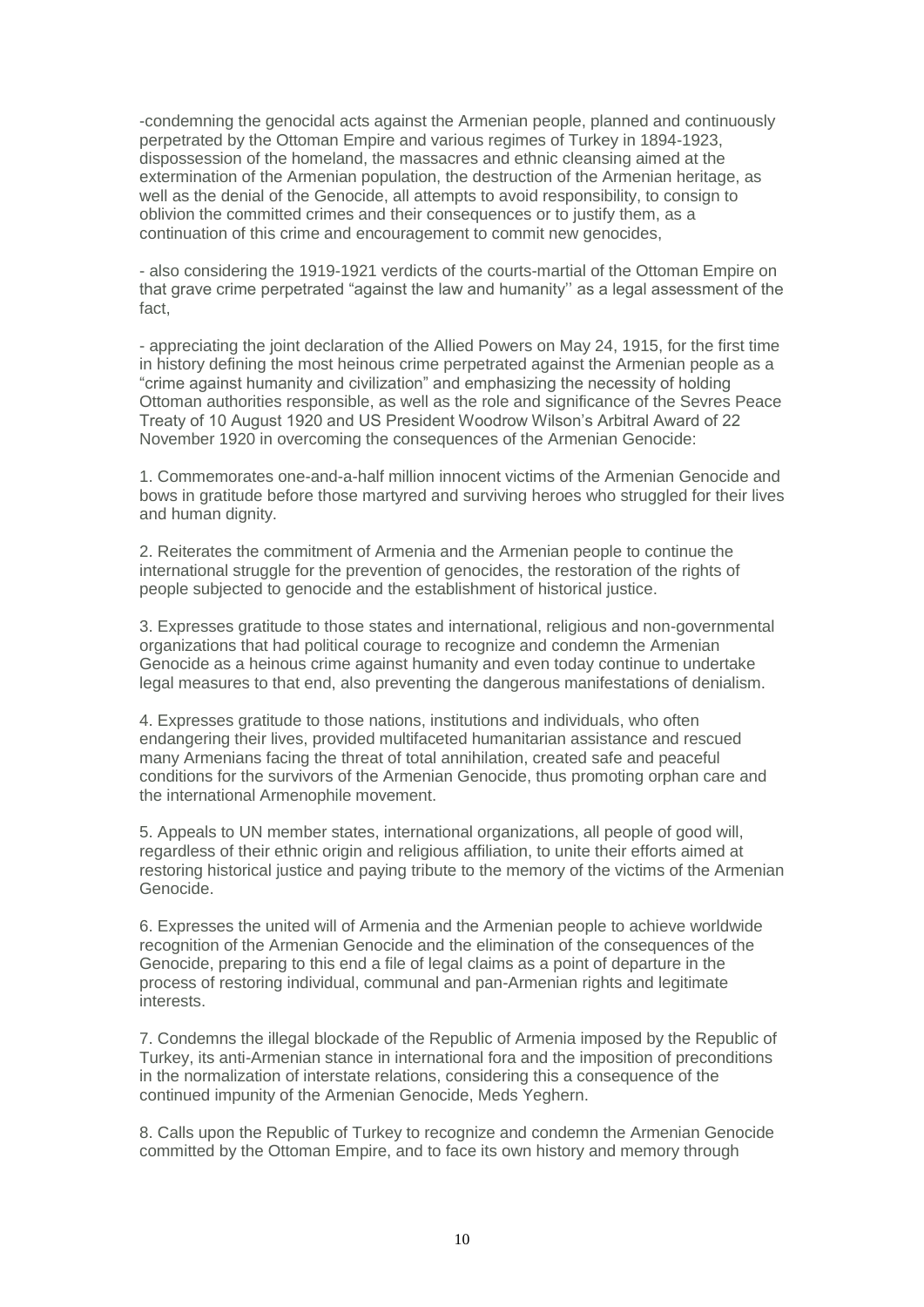commemorating the victims of that heinous crime against humanity and renouncing the policy of falsification, denialsm and banalizations of this indisputable fact.

Supports those segments of Turkish civil society whose representatives nowadays dare to speak out against the official position of the authorities.

9. Expresses the hope that recognition and condemnation of the Armenian Genocide by Turkey will serve as a starting point for the historical reconciliation of the Armenian and Turkish peoples.

10. Proudly notes that during the last century the Armenian people, having survived the Genocide,

- Demonstrated an unbending will and national self-consciousness and restored its sovereign statehood, lost centuries ago,

- Preserved and developed national values, achieved the renaissance of their national culture, science and education, bringing its unique contribution to the development of world heritage,

- established a powerful and effective network of religious and secular institutions in the Armenian Diaspora, thus contributing to the preservation of their Armenian identity in Armenian communities worldwide, the shaping of a respected and esteemed image of the Armenian, and the protection of the legitimate rights of the Armenian people,

- united and restored the national gene pool that was facing extermination as a result of the Genocide, through a pan-Armenian cooperation and extensive repatriation program,

- made its valuable contribution to international peace and security during the First and the Second World Wars and won glorious victories in the heroic battle of Sardarapat and the Artsakh war.

11. Considers the 100th anniversary of the Armenian Genocide an important milestone in the ongoing struggle for historical justice under the motto "I remember and demand".

12. Calls upon the coming generations of Armenians to protect their sacred native heritage with patriotism, consciousness and intellect and resolutely struggle and serve for:

- a stronger Homeland, free and democratic Republic of Armenia,
- the progress and strengthening of independent Artsakh,
- the efficient unity of Armenians worldwide,

- the realization of the centuries-old sacrosanct goals of all Armenians.

[http://www.president.am/en/press-release/item/2015/01/29/President-Serzh-Sargsyan](http://www.president.am/en/press-release/item/2015/01/29/President-Serzh-Sargsyan-visit-Tsitsernakaberd-Genocide/)[visit-Tsitsernakaberd-Genocide/](http://www.president.am/en/press-release/item/2015/01/29/President-Serzh-Sargsyan-visit-Tsitsernakaberd-Genocide/)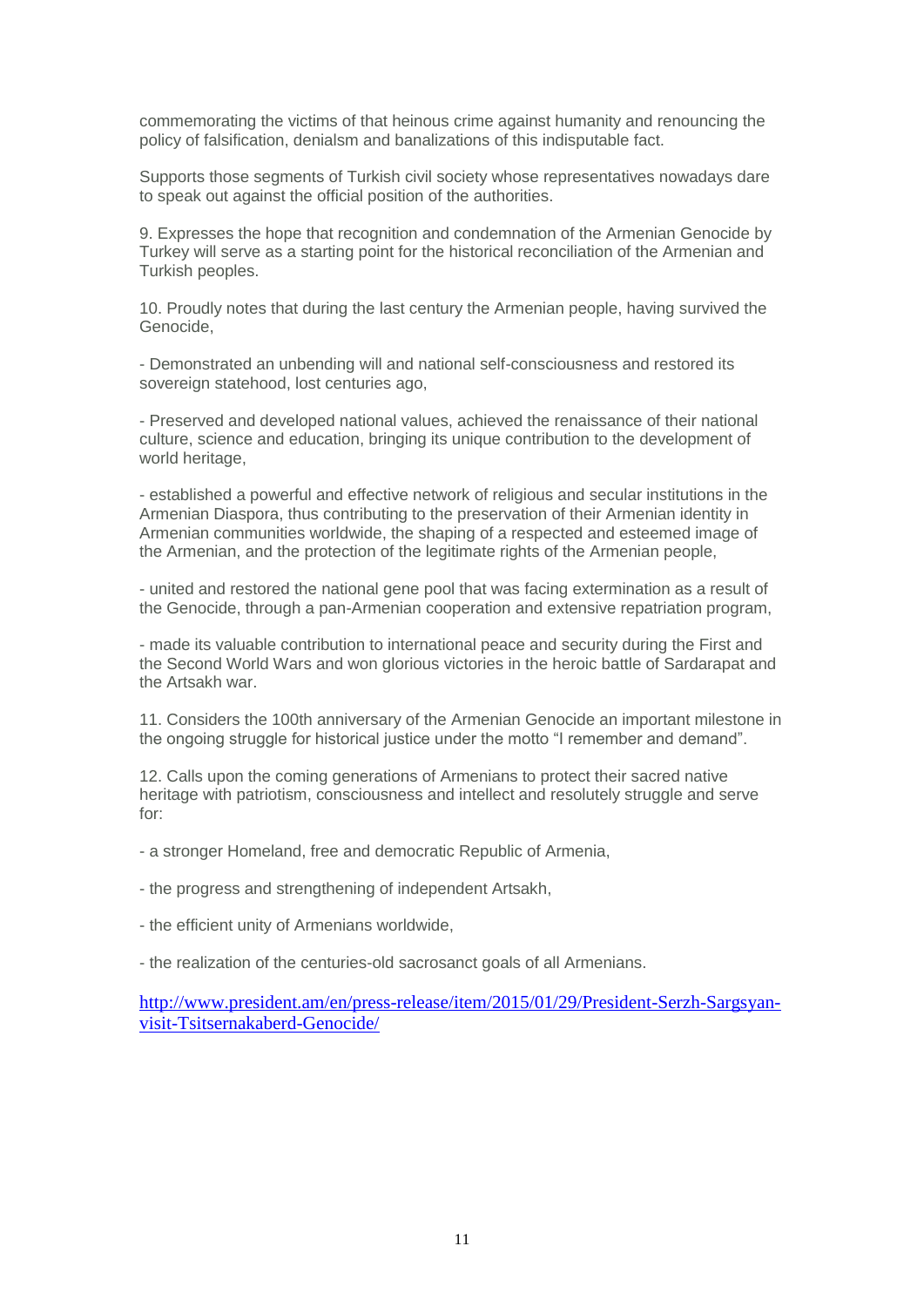После завершения заседания Государственной комиссии по координации мероприятий, посвященных 100-летию Геноцида армян, Президент Серж Саргсян вместе с членами комиссии и участниками расширенного заседания сегодня посетил мемориальный комплекс Цицернакаберд, возложил венок к памятнику жертвам Геноцида армян и воздал дань уважения памяти невинных жертв. Члены Государственной комиссии затем ознакомились с ходом работ по подготовке новой экспозиции Музея-института Геноцида армян.

В мемориальном комплексе Цицернакаберд состоялась также церемония оглашения Всеармянской декларации к 100-летней годовщине Геноцида армян. Декларация сегодня была единогласно принята на заседании Государственной комиссии по координации мероприятий, посвященных 100-летию Геноцида армян. Документ зачитал Президент Серж Саргсян и во исполнение решения Государственной комиссии по координации мероприятий, посвященных 100-летию Геноцида армян, оригинал Декларации сдал на хранение Музею-институту Геноцида армян. Президент Республики отметил, что один экземпляр Декларации будет направлен Генеральному секретарю Организации Объединенных Наций, один экземпляр будет передан в Национальный архив Республики Армения.

**\*\*\***

## **ВСЕАРМЯНСКАЯ ДЕКЛАРАЦИЯ К 100-ЛЕТНЕЙ ГОДОВЩИНЕ ГЕНОЦИДА АРМЯН**

Государственная комиссия по координации мероприятий, посвященных 100-летию Геноцида армян, совместно с действующими в диаспоре региональными комиссиями,

- выражая единую волю армянского народа,

- основываясь на Декларации о независимости Армении от 23 августа 1990 года и Конституции Республики Армения,

- ссылаясь на Всеобщую декларацию прав человека ООН от 10 декабря 1948 года, согласно которой "признание достоинства, присущего всем членам человеческой семьи, и равных и неотъемлемых прав их является основой свободы, справедливости и всеобщего мира",

- руководствуясь соответствующими принципами и положениями резолюции 96(1) Генеральной Ассамблеи ООН от 11 декабря 1946 года, Конвенции ООН "О предупреждении преступления геноцида и наказании за него" от 9 декабря 1948 года, Конвенции ООН "О неприменимости срока давности к военным преступлениям и преступлениям против человечества" от 26 ноября 1968 года, а также Международного пакта "О гражданских и политических правах" от 16 декабря 1966 года и всех других международных актов о правах человека,

- учитывая, что при принятии Конвенции о предупреждении преступления геноцида и наказании за него ООН придала особую важность международному сотрудничеству в борьбе против такого вида преступления,

- подчёркивая недопустимость безнаказанности за содеянное, содержащееся в составе преступления геноцида, и то обстоятельство, что данное преступление не имеет срока давности ,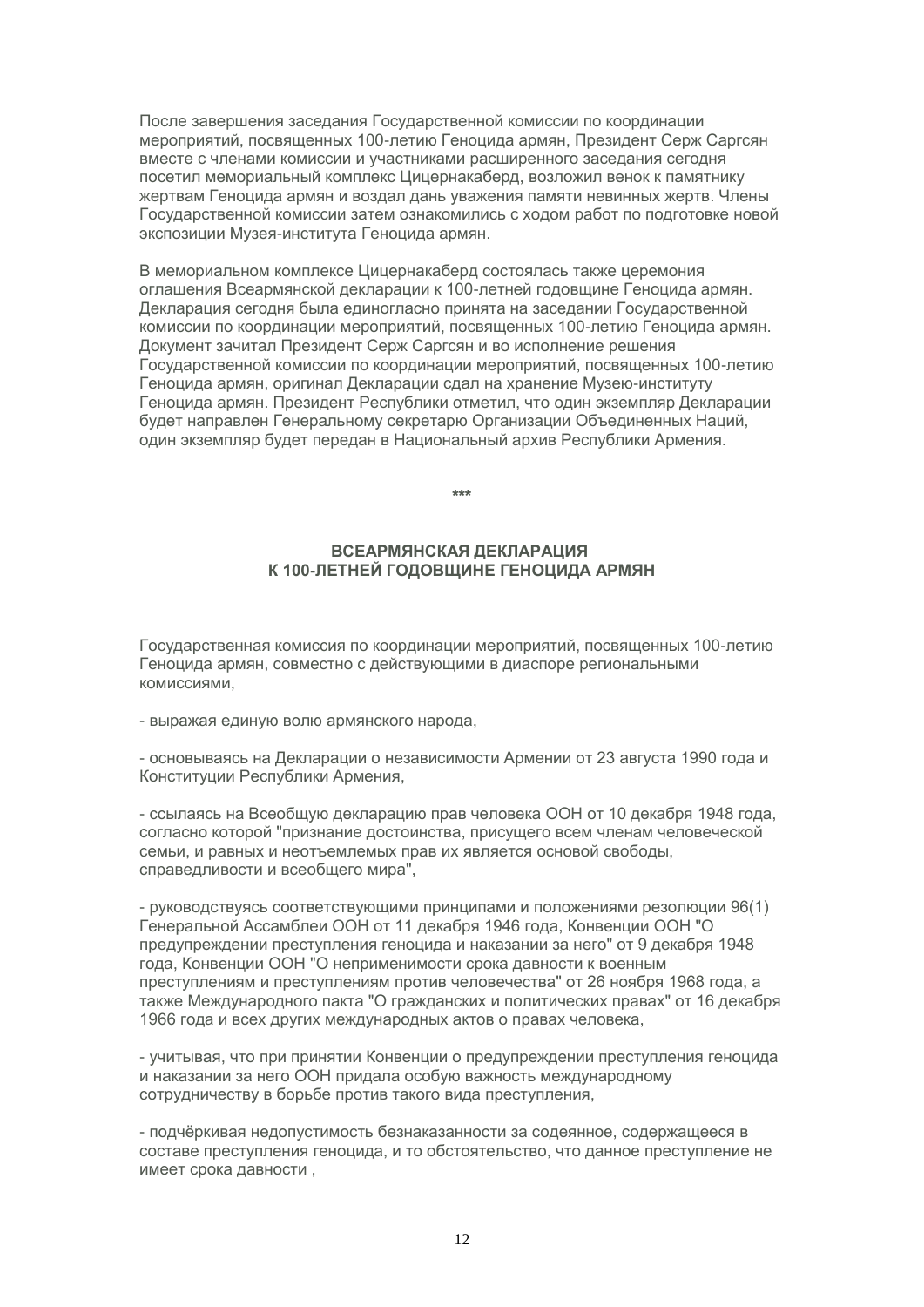- осуждая спланированные и последовательно совершенные различными режимами Османской империи и Турции в период 1894-1923-х годов геноцидальные действия против армянского народа, направленные на уничтожение армянства, лишение армянского народа своей родины, массовую резню и погромы, этнические чистки, уничтожение армянского культурного наследия, а также отрицание факта геноцида, все попытки избежать ответственности, умалчивать или оправдывать совершенные преступления и их последствия как продолжение преступления и поощрение к совершению новых геноцидов,

- также считая приговоры, вынесенные в 1919-1921 годы Османскими чрезвычайными военными трибуналами за это тяжкое преступление против "закона и человечености", правовой оценкой совершенного,

- высоко оценивая введённую впервые в истории международным сообществом в совместной декларации стран Антанты от 24 мая 1915 года характеристику тягчайшего преступления, осуществлённого против армянского народа как "преступление, совершенное против человечества и цивилизации" и акцентирование необходимости призвать к ответственности османские власти, а также роль и значение Севрского мирного договора от 10 августа 1920г. и Арбитражного решения, вынесенного президентом США Вудро Вильсоном 22 ноября 1920г. в вопросе преодоления последствий Геноцида армян:

1. Взывает к памяти полутора миллионов невинных жертв Геноцида армян и к поклонению с признательностью мученикам и пережившим геноцид героям за борьбу за жизнь и человеческое достоинство.

2. Подтверждает приверженность Армении и армянского народа продолжению международной борьбы за предотвращение геноцидов, восстановления прав подвергшихся геноциду народов и утверждению исторической справедливости.

3. Выражает благодарность тем государствам, международным, религиозным и общественным организациям, которые имели политическую смелость признать и осудить Геноцид армян как страшное преступление против человечества и сегодня продолжают предпринимать правовые шаги в этом направлении, а также предотвращать опасные проявления отрицания.

4. Выражает признательность тем народам, структурам и лицам, которые, нередко подвергая себя опасности, оказывали разнообразную гуманитарную помощь, спасали множество армян, стоявших перед опасностью полного уничтожения, создали безопасные и мирные условия для пережившего геноцид армянства, придав большой размах делу попечительства сирот и международному движению армянофильства.

5. Обращается к государствам-членам ООН, международным организациям, ко всем людям доброй воли, независимо от национальной и религиозной принадлежности, консолидировать свои усилия для восстановления исторической справедливости и почтения памяти жертв Геноцида армян.

6. Выражает единую волю Армении и армянского народа в вопросе достижения всемирного признания Геноцида армян, а также устранения последствий геноцида, и с этой целью разрабатывает пакет правовых требований, рассматривая его как начало процесса восстановления индивидуальных, общинных и общенациональных прав и законных интересов.

7. Осуждает незаконную блокаду Республики Армения со стороны Турецкой Республики, проявляемую ею на международных площадках антиармянскую позицию, а также выдвижение предусловий в процессе нормализации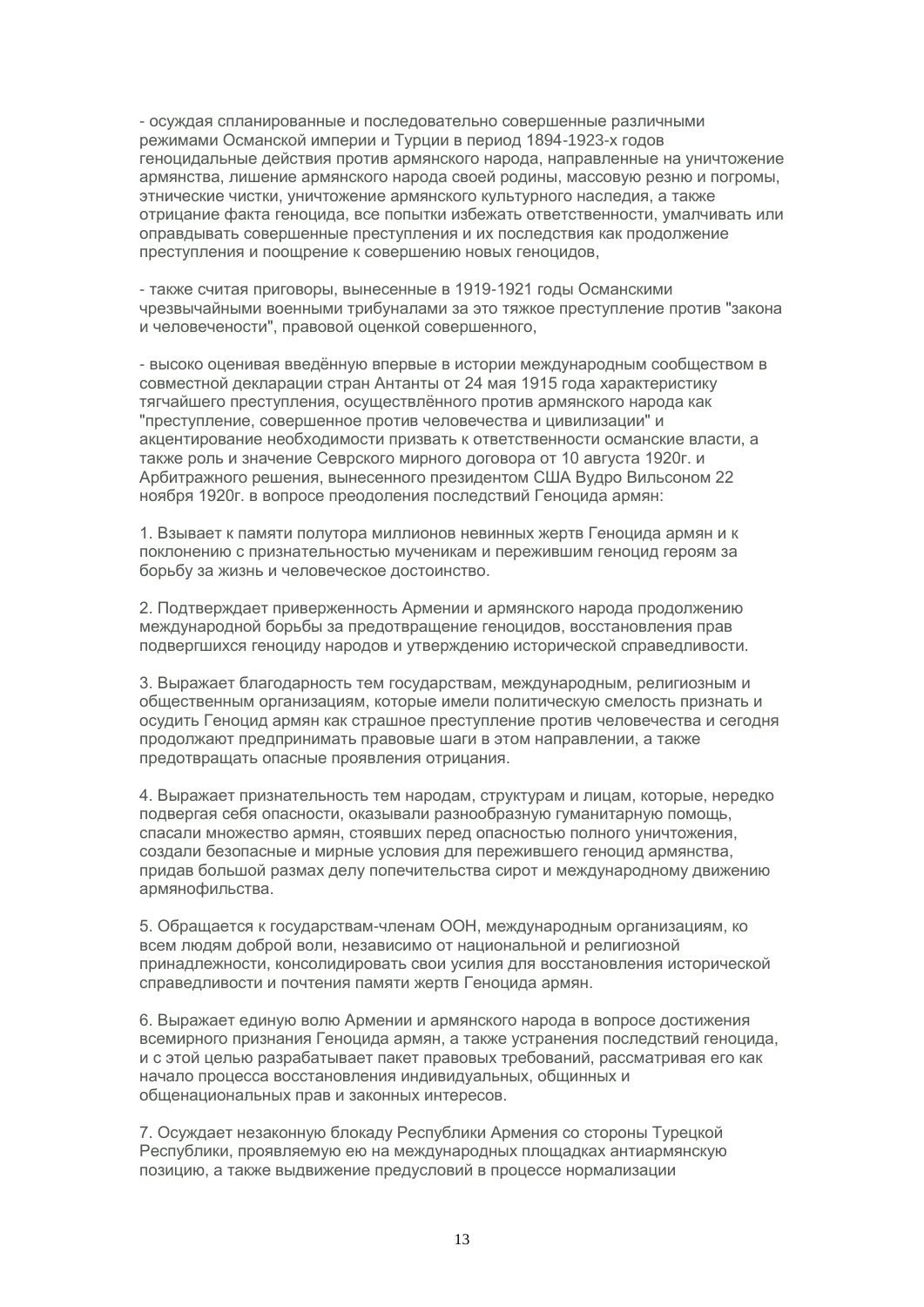межгосударственных отношений, расценивая это результатом длящейся до сегодняшнего дня безнаказанности за Геноцид армян, Мец Егерн.

8. Призывает Турецкую Республику признать и осудить совершенный Османской империей Геноцид армян, воззвав к памяти жертв этого ужасного преступления, осуществленного против человечества, встать лицом к лицу с собственной историей и памятью, отказываясь от политики фальсификации, отрицания неопро¬вержимых фактов и банализации.

Поддерживает ту часть гражданского общества Турции, представители которой уже сегодня проявляют смелость в вопросе признания Геноцида армян – наперекор официальной позиции властей.

9. Выражает надежду, что признание и осуждение Геноцида армян Турецкой Республикой станет важной исходной точкой для процесса исторического примирения армянского и турецкого народов.

10. С гордостью констатирует, что переживший Геноцид армянский народ на протяжении последнего столетия:

- проявил непреклонную волю и национальное самосознание, восстановив потерянную много веков назад суверенную государственность,

- сохранил и развил национальные ценности, достиг возрождения национальной культуры, науки и образования, внеся особый вклад в дело развития мирового наследия,

- создал мощную и эффективную сеть духовных и светских структур Армянской диаспоры, что способствовало сохранению национальной идентичности, созданию пользующегося уважением и симпатией образа армянина и защите справедливых прав армянского народа в армянских общинах всего мира,

- обширной программой общенационального сотрудничества и репатриации консолидировал и воссоздал ставший в результате Геноцида перед угрозой исчезновения национальный генофонд,

- внес свой достойный вклад в дело установления международной безопасности и мира в ходе Первой и Второй мировых войн, одержал славные победы в героических Сардарапатском и Арцахском сражениях.

11. Рассматривает 100-летие Геноцида армян как важную веху в процессе продолжения борьбы за историческую справедливость под девизом "Помню и требую".

12. Призывает будущие поколения сыновей армянского народа проявлением патриотизма, сознательности и образованности встать на защиту священного армянского наследия, непреклонной борьбой служить во имя:

- еще более могущественного Отечества - свободной и демократической Республики Армения,

- прогресса и усиления независимого Арцаха,
- действенной консолидации мирового армянства,
- исполнения вековых заветных чаяний всего армянского народа.